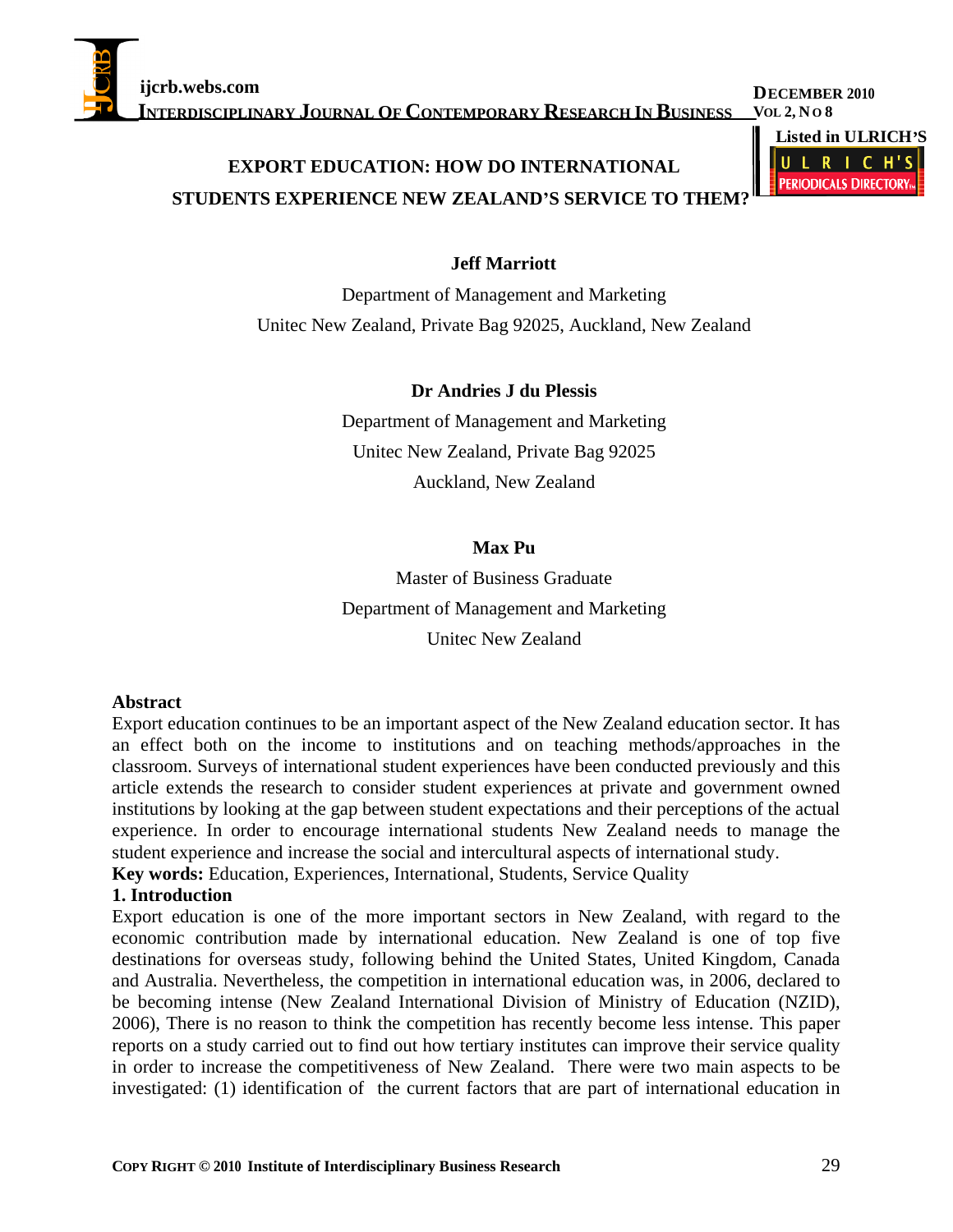

**INTERDISCIPLINARY JOURNAL OF CONTEMPORARY RESEARCH IN BUSINESS VOL 2, N O 8**

New Zealand; (2) determination of the kind of quality of life expectations held by overseas students when they come to New Zealand to study. This research project should be seen within the context of the New Zealand export education industry. Recommendations and Conclusions form the last two sections of this paper.

## **2. Background**

#### *2.1 New Legislation*

Prior to the late 1980s, New Zealand did not have enough international students, this had a major influence on the ability of the educational system to cover its costs; due to the low proportion of full school payments. For this reason, the then NZ Government added new provisions to the 1989 Education Act to empower tertiary institutions and other schools to recruit more full fee paying international students to New Zealand. Initially, Malaysia was a main source of overseas students, in the mid 1990s Chinese and Korean students accounted for the greatest growth across the export education sector, this has continued in most recent years (NZID, 2006). Current anecdotal evidence, around Unitec at least, shows a huge growth in Indian and Russian students as well as students from many other countries.

## *2.2 Is there a Crisis in the Export Education Sector?*

A report from the International Division of the Ministry of Education (2008) made it clear that overseas study has become fashionable for many young people from outside of New Zealand. And that New Zealand has become one of the most popular choicesfor this; and so there has been a considerable increase in export education since the 1989 amendments to the Education Act. In New Zealand, the export education sector experienced a significant increase from 2001 to 2003. This is shown in the total enrolment for international students, which increased sharply (by 61%) from 2001 to 2002. However, this figure has been declining in recent years. From 2002 to 2007, the figures have dropped by 30% (International Division & Ministry of Education, 2008). There is a school of thought that believes there is a crisis in New Zealand's export education sector due to significantly decreased enrolment, negative comments from the insiders (education providers), and negative media reporting (Butcher & McGrath, 2004). Bad publicity was received a few years ago about an incident when a Chinese student waskidnapped and murdered by his fellow language students (China Post, 2007).

Over the past decade, Chinese international students have made up the greater proportion of overseas students (Zhang & Brunton, 2007). The number of Chinese students who were granted student visas increased dramatically from 28,607 in 2001 to 61,935 in 2003. However, the figure dropped sharply to 28,887 in 2007 (NZID, 2008). Export education has been an important source of income for the NZ Government. Owing to the decreased export education figures, the economic benefits generated by the export education sector has also declined, from \$2.21 in 2004 to \$1.82 in 2007 (NZID, 2008).

## *2.3 Possible reasons for studying in New Zealand*

The overriding factors considered here is that it is education in the English medium, which is required by overseas students, and as such New Zealand is an acceptable destination for these students. The costs in New Zealand were closer to the living standards to Asian countries, and it is an English-speaking country. Butcher and McGrath (2004) also indicated that some international students choose New Zealand because "it is cheap and easy", and some choose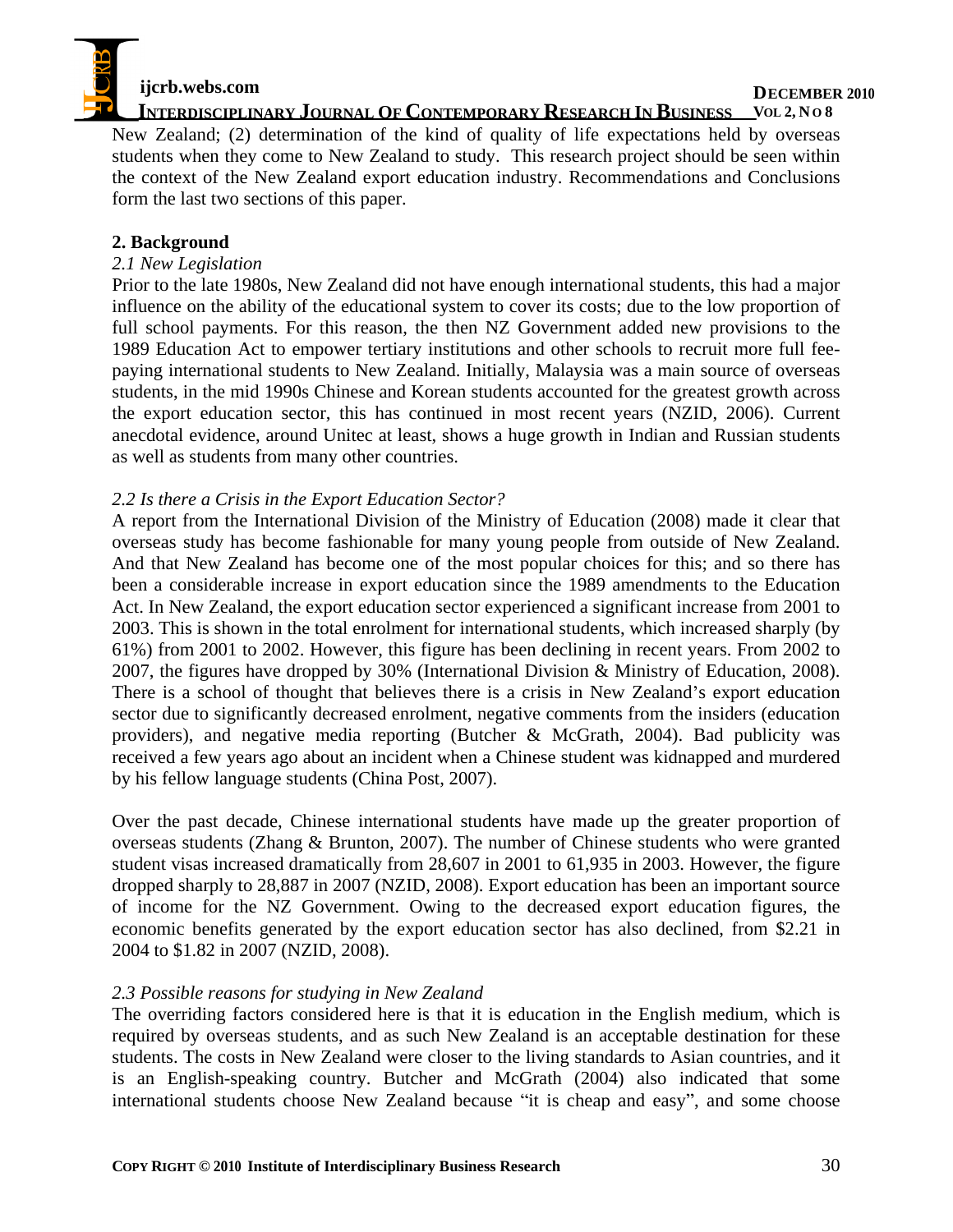

**INTERDISCIPLINARY JOURNAL OF CONTEMPORARY RESEARCH IN BUSINESS VOL 2, N O 8**

New Zealand because they would obtain a degree from a Western tertiary education institute and improve their English speaking and writing skills (Butcher & McGrath, 2004, p.541). However, there are still other important factors influencing the decision making of foreign students, and these involve the quality of education delivered, living conditions, safety, cultural environment, reputation in the international educational market and so forth. English being the medium of education is the context in which the decision to choose an education destination is made. Changes in exchange rates together with all these other factors affect the choice of study destination.

## **3. Problem Statement**

There seems to be a downward trend for NZ in its popularity as a foreign educational destination for Chinese students. It is crucial to find out the reasons for the reduction, especially for the reduction in Chinese students. Even though the Chinese market is playing an increasing role in NZ's export education, some educational and socio-cultural aspects of Chinese students' education here has not always been reported positively. Hence there are rising questions about the perception of Chinese international students towards their New Zealand education and their satisfaction towards their educational and socio-cultural experiences in New Zealand (Zhang & Brunton, 2007).

## **4. Objective of this Research**

The objective of this project is to measure and evaluate the expectation gaps about the service quality and living conditions of Chinese students in Auckland. The project mainly focuses on the expectation gap about certain "service quality" issues such as living standards, accommodation, health and safety, living expenditures, hygiene, culture, and acceptance by the local people.

## **5. Research Questions**

Export education is an engine of growth and prosperity, not only for the student but also for New Zealand. The study ultimately seeks to improve the service of the export education sector. Due to the size of the study that was carried out, only two of the main areas are covered in this paper. Other papers cover more issues and questions. The two main areas are:

- i. To investigate Chinese students' expectations on a number of service quality aspects related to living conditions.
- ii. To compare Chinese students' expectations with their actual experiences of living in New zealand. The contract of the contract of the contract of the contract of the contract of the contract of the contract of the contract of the contract of the contract of the contract of the contract of the contract of the c

# **6. Research Design**

# *6.1 Questionnaires*

Quantitative surveys were conducted amongst Chinese international students. Self-completed questionnaires and consent forms were handed out to 135 students. The quantitative data were analyzed by Statistical Package for the Social Sciences (SPSS). Furthermore, a set of questions were contained in the questionnaire as well as an information sheet to explain the objectives of the study and how the information will be used.

## *6.2 Design of questionnaires*

The questionnaire is designed to focus on perceived costs and benefits for students studying in New Zealand; the expected living conditions and standards, their satisfaction towards life in New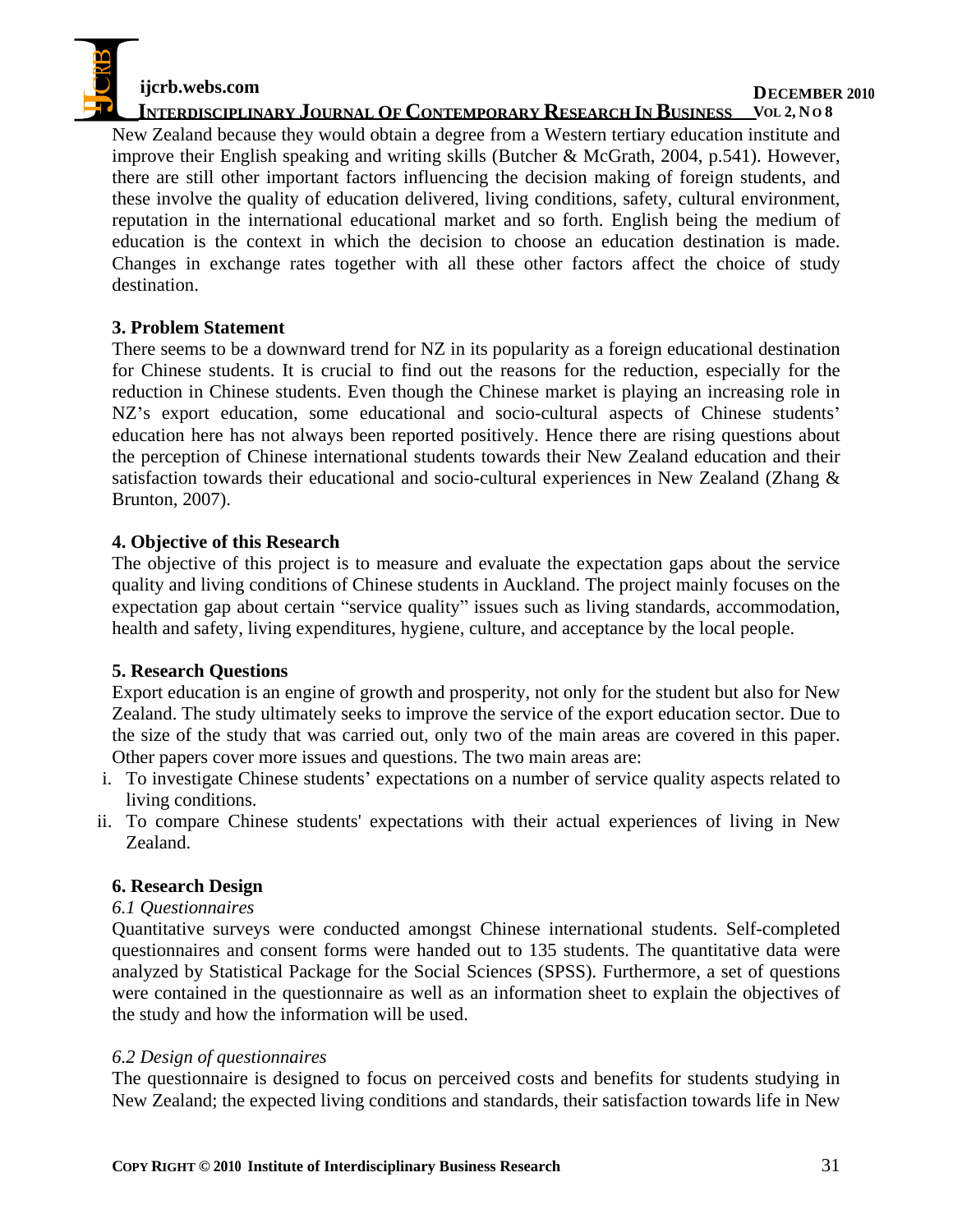

**INTERDISCIPLINARY JOURNAL OF CONTEMPORARY RESEARCH IN BUSINESS VOL 2, N O 8**

Zealand, the perception about their own living conditions in terms of accommodation arrangements, living standards (financial ability), life styles and frequent leisure activities, socio cultural experiences, health and safety; and their perception about what the local government and education providers have done to enhance their life quality and living conditions.

## *6.3 Target Population*

The target sample is 135 international Chinese students who enrolled in language schools, private training establishments (PTEs) and public tertiary education institutions. Those 9 schools were chosen based on their popularity among Chinese international students (Table 1, below). Fifteen students that fitted the filter criteria were selected from each of those 9 schools, giving a total of 135 respondents.

## *6.4 Data collection*

A free envelope with stamp was provided with the questionnairein order to encourage return rates, and also prevent students' personal information from being disclosed on the envelope. The questionnaire packs were handed out to students after they had answered three filter questions. Some of the surveys were carried out face to face if the students were free to take five to ten minutes with the researcher, otherwise, questionnaires were sent back by mail.

The recruitment in each school was finished when 15 questionnaire materials were handed out in that school. Combining all three sample recruiting methods, candidates were found easily and the survey was less time consuming. In total, 135 questionnaires were handed out. However, only 122 questionnaires were posted back to the researcher, a response rate of 90.37%. Most of responders might be friends or classmates of the questionnaire distributor, so that respondents might like to help the questionnaire distributor to complete the questionnaire.

|                                                       | <b>Educational service providers</b>   | The samples    |
|-------------------------------------------------------|----------------------------------------|----------------|
| Language schools                                      | Edenz College                          |                |
|                                                       | <b>Taylors College</b>                 |                |
|                                                       | <b>ACG College</b>                     |                |
| Private tertiary institutes   AIS St Helens           |                                        |                |
|                                                       | Wollongong College Auckland            |                |
|                                                       | Victoria College                       |                |
| Public tertiary institutions   University of Auckland |                                        |                |
|                                                       | <b>Massey University</b>               | $\overline{a}$ |
|                                                       | Auckland University of Technology   15 |                |

#### **Table 1: Target schools for the survey**

# **7. Literature Review**

*7.1 The current International Education Market* 

The New Zealand International Division (NZID) belongs to the Ministry of Education. It releases statistical data, as well as quantitative information and research about the international education sector. In 2006 the New Zealand International Division pointed out that international education was becoming a significant contribution to the economy. There were almost two million tertiary students studying outside their countries [just over 75000 of these were in NZ (NZID, 2008)],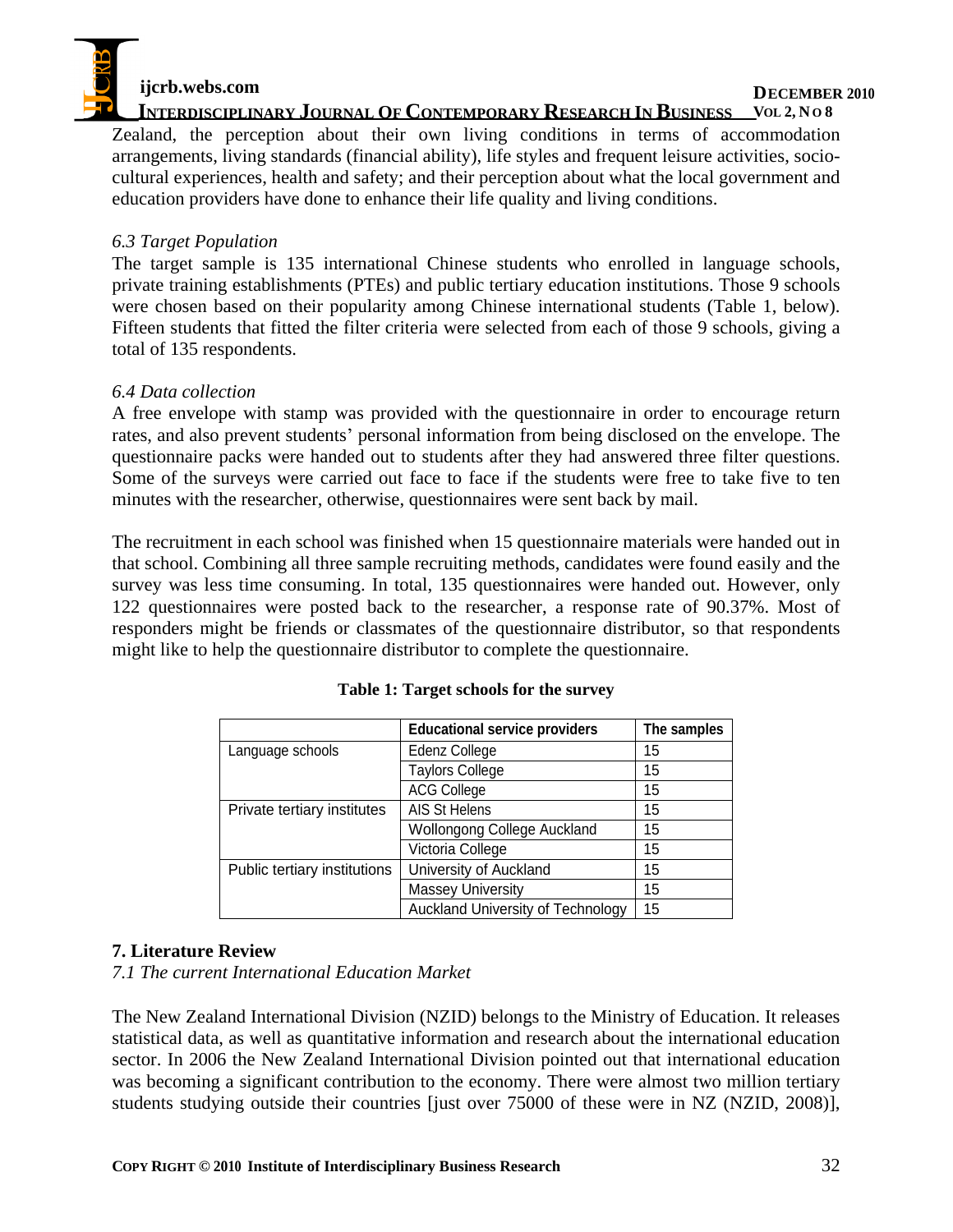**ijcrb.webs.com DECEMBER 2010** 

**INTERDISCIPLINARY JOURNAL OF CONTEMPORARY RESEARCH IN BUSINESS VOL 2, N O 8**

and it was predicted that the number would reach five million in the next 20 years. Global demand internationally for higher education was expected to increase from 2 million in 2003 to 7.6 million in 2025 (IDP Education Australia, 2003).

It further states that 3.4 million are expected to study in one of five top English-speaking countries – the United States, UK, Canada, Australia and New Zealand. Nonetheless, the market share of overseas students for these top five countries is predicted to drop from 46.8 per cent in 2003 to 44.3 per cent in 2025. Hence, it is expected that there will be fewer international students choosing those top five countries as other countries' own export education industries grow. Being one of those countries, New Zealand is expected to be affected negatively.

The same research shows that 93 per cent of international students are forecasted to come from the Asian region in 2025. The market share of Asian students is expected to increase from 79 per cent in 2003 to 93 per cent in 2025. Asian countries will dominate the top ten countries for international student sources with China and Malaysia the two main countries accounting for the increased demand. In 2025, the number of Chinese students is forecast to be 115,298, and the ratio of Chinese students to Malaysian students will be 3:1. The market share of European Union students will decline from 8.5 per cent to 2.9 per cent from 2003 to 2025 (IDP Education Australia, 2003).

## *7.2 The Export Education market in New Zealand*

There are only 8 universities and 20 polytechnics (community colleges) in New Zealand (Naidoo, 2005). The Ministry of Education's International Division, postulates that it has become fashionable to study overseas, for many young people. New Zealand is one of the most popular choices for export education. Naidoo (2005) points out that the export education sector contributed NZ\$530 million to the local economy, while the sector created more than 20,000 jobs and contributed NZ\$1.7 billion to the New Zealand economy by 2003. Between 1999 and 2003, the enrollment of international students in New Zealand's public and private education providers saw an increase of 318 per cent (Mallard, 2004).

However, the figure has been dropping in recent years. The figure dropped by 30% from 2002 to 2007 (NZID, 2008). The amount of Chinese international students makes up a substantial proportion of overseas students in New Zealand (Zhang & Brunton, 2007). Commensurate with China's rapid economic growth, there are many Chinese students tending to study abroad - 1.4 million Chinese students at the end of 2008. In New Zealand, the number of Chinese students who were granted student visas increased dramatically from 28,607 in 2001 to 61,935 in 2003, and after the peak, the number of Chinese students currently maintains a relatively stable level at about 30,000 in New Zealand (International Division & Ministry of Education, 2008).

At present, the New Zealand government and the Ministry of Education are adopting many methods to attract Chinese international students to study in New Zealand. These include making it easier to obtain a Visa, offering government scholarships, having an Open Work Visa policy and so on. In particular, the New Zealand government signed a free trade agreement (FTA) with China in the middle of 2008. Importantly, the FTA will not only stimulate the international agreement between New Zealand and China, but also increase New Zealand's reputation in the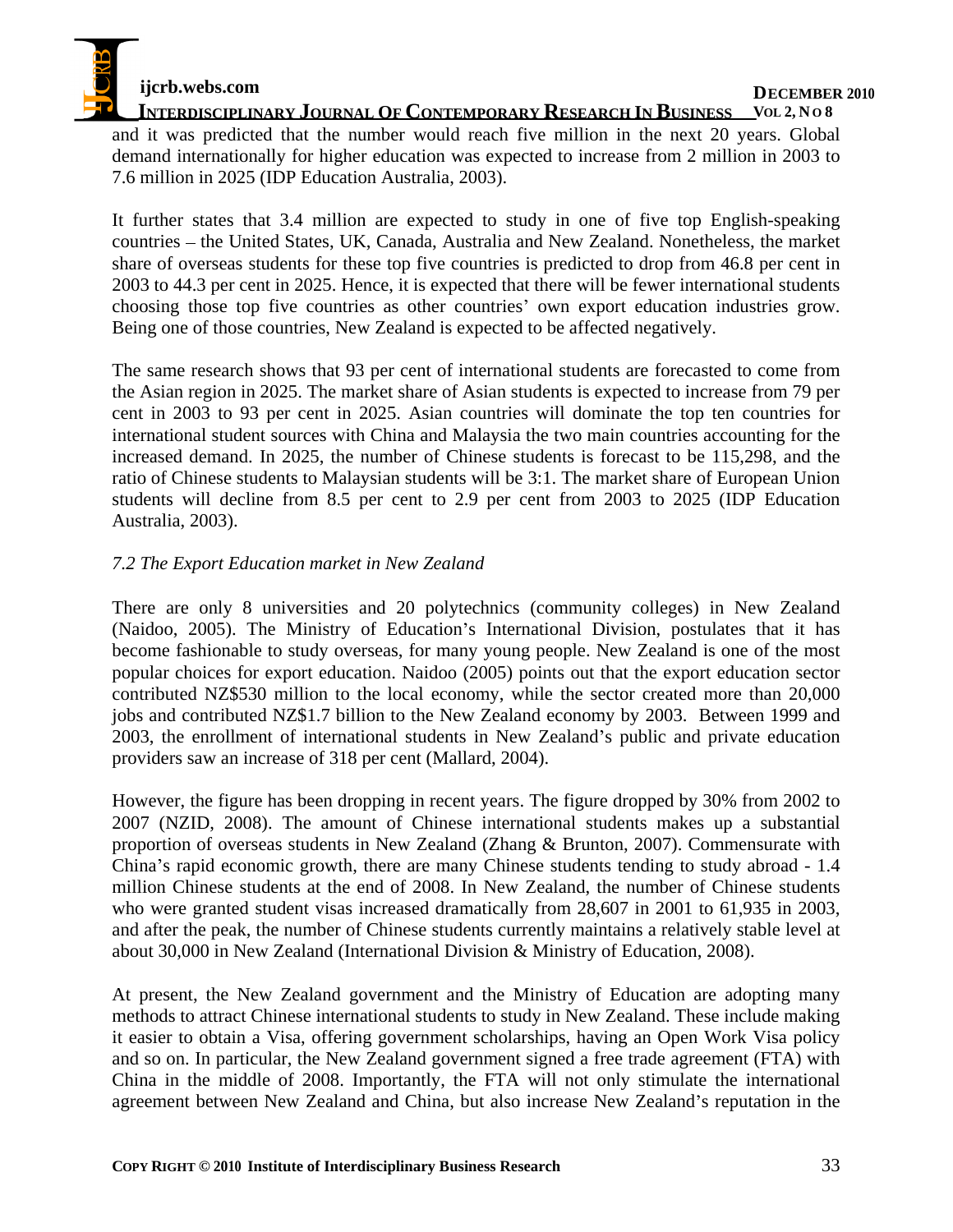

**INTERDISCIPLINARY JOURNAL OF CONTEMPORARY RESEARCH IN BUSINESS VOL 2, N O 8** China market so as to induce more Chinese international students to study here (NZID, 2008). The lower exchange rate makes New Zealand's outstanding education industry more competitive in market place. The resultant lower investment in their child's education could encourage more parents to send their children, especially for Chinese parents, to New Zealand for higher education.

# *7.3 What service do the Chinese students expect?*

According to Sugahara, Boland, & Cilloni, (2008), there are many reasons to support the international students' selection of a course at a foreign university. The researchers found that job expectation can be viewed as one of the most important factors influencing international students' choice. Employment expectation consists of both local and foreign job expectations. In this regard New Zealand could provide an appropriate policy for international students to have a better chance of finding a job in New Zealand, as this would meet their employment expectation. Language and culture barriers can be seen as two vital factors influencing the study and living conditions of Chinese international students in New Zealand. According to Yang, Noels  $\&$ Saumure, (2006), there are three major factors that could influence the cross-culture communication of Chinese international students studying in New Zealand. These involve personal characteristics, communicative competence and adaptation to the foreign language

environment. Wang (2005) finds from his research that Chinese traditional culture and family expectations are the motives driving more and more Chinese students to study abroad. The researchers are of the opinion that the Chinese education system is based on Confucian principles, and traditionally Chinese parents pay close attention to support and sponsor their children's studying so that they receive the necessary education. The traditional view of education in China is that a better education creates more fortune and happiness in the long term. Therefore, studying internationally became a trend in China.

In the New Zealand international education context, McKinlay (2002) has pointed out that the total studying cost is an important factor for international students in choosing New Zealand as an overseas education destination. The costs in New Zealand are closer to the living standards of Asian countries, and it is an English-speaking country.

The English learning environment and a degree which is accredited in the English-speaking world also attract students to come here to study. Foreign students also expect to make friends with Westerners. In other words, Chinese students are coming to NZ to have a personally fulfilling experience.

# *7.4 Actual experiences of Chinese students in New Zealand*

Quality of life and living conditions can be related to many aspects of the students' experiences, and are particularly strongly related to students' self-assessment of their study progress, friendship with the local people and the level of support they receive (Deloitte, 2008). Of course, the expectations of overseas students towards New Zealand living conditions are varied much as they have varied attitudes toward life. Some students come to New Zealand with a lot of money. They buy cars, go to casinos, and flaunt their wealth. However, some international students are not as wealthy as the stereotype. They struggle to pay their rentand buy their daily meals. They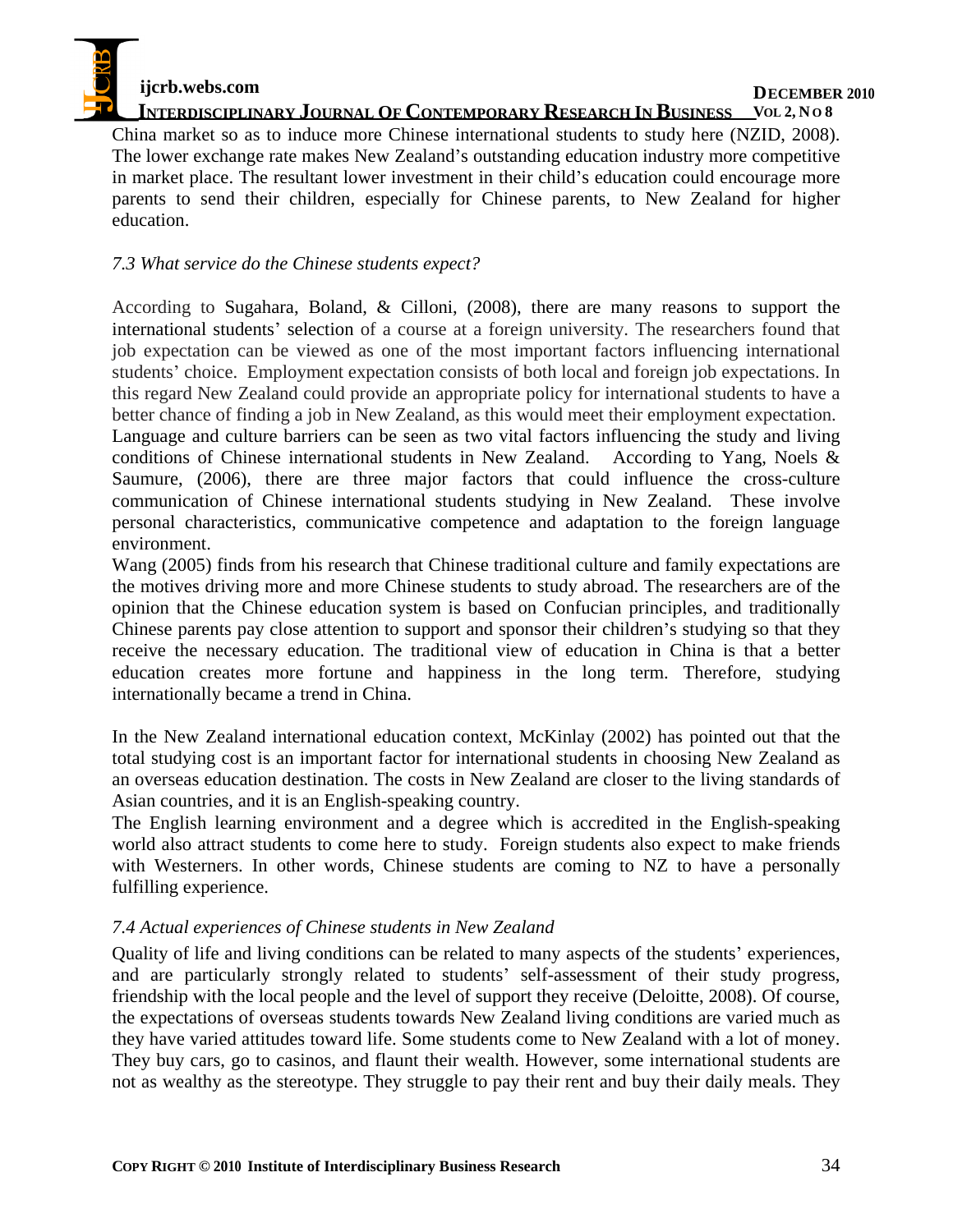

# **ijcrb.webs.com DECEMBER 2010**

**INTERDISCIPLINARY JOURNAL OF CONTEMPORARY RESEARCH IN BUSINESS VOL 2, N O 8**

work part-time and study full-time, and cannot afford the expensive air ticket to return home for holidays.

Living in New Zealand can be a detached, aloof and distant experience for some overseas students, who sincerely want to melt into the local culture and wish they had more from New Zealand, and a wider social network (Butcher & McGrath, 2004). According to Berno and Ward (2002), a great proportion of international students feel ambivalent about their relations with the local people, and many of them feel discriminated against.

International students are facing many kinds of stress, including acculturative stress (culture shock), language barriers, and lack of social networks. Therefore, they are more likely to suffer more psychological and social stress, as well as more psychosomatic and anxiety disorders and depression than local students (Sam and Eide, 1991). Berno and Ward (2002) showed that 31 per cent of overseas students are expected to be stressed, whereas 49 per cent actually felt stressed.

It is generally suggested that the annual living and accommodation costs for an international student is around NZ \$9,000 to \$10,000 which is expected to cover accommodation costs, textbooks, travel, food and limited entertainment (International Education Media, 2004). In Berno and Ward's research, 62 per cent of overseas students expected to have enough money, while only 51 per cent of students felt they did.

Accommodation problems were also underestimated for the overseas students, in that 51 per cent expected to have a problem with their living arrangements, while 70 per cent actually experienced them. Moreover, only 37 per cent of overseas students felt they were accepted by New Zealanders, which is 35 per cent less than the expectation. There is also a significant gap between the expectation of, and the actual experience of, socialization. Ninety-one per cent of students expected to make friends with New Zealanders. However, the actual proportion turned out to be only half that (Ward, 2001).

Overseas students experience social isolation, cross-cultural communication and relationships, culture shock, financial difficulties, anxiety, employment issues, immigration laws, and so on (Sarkodie-Mensah, 1998). Another recent research study was carried out by Deloitte on behalf of the Ministry of Education in 2007 with the aim of improving support and care to international students. According to the results of this research, 72 per cent of overseas students were supported financially by their parents, while nearly one-fourth of respondents found it difficult or extremely difficult to pay their education fees in New Zealand (Deloitte, 2008).

# **8. Analysis of the Results**

The data collected was analyzed by Statistical Package for the Social Sciences (SPSS) software. It was entered into the SPSS system and summarized based on demographic factors and an analysis was carried out based on the different demographics. The data was then summarized and analyzed for each question by Mean Value Analysis and Frequency Analysis. Some of the questions were analyzed using correlations.

## *8.1 Demographics*

Table 2 depicts the data based on gender, location (within China), and types of educational institutes: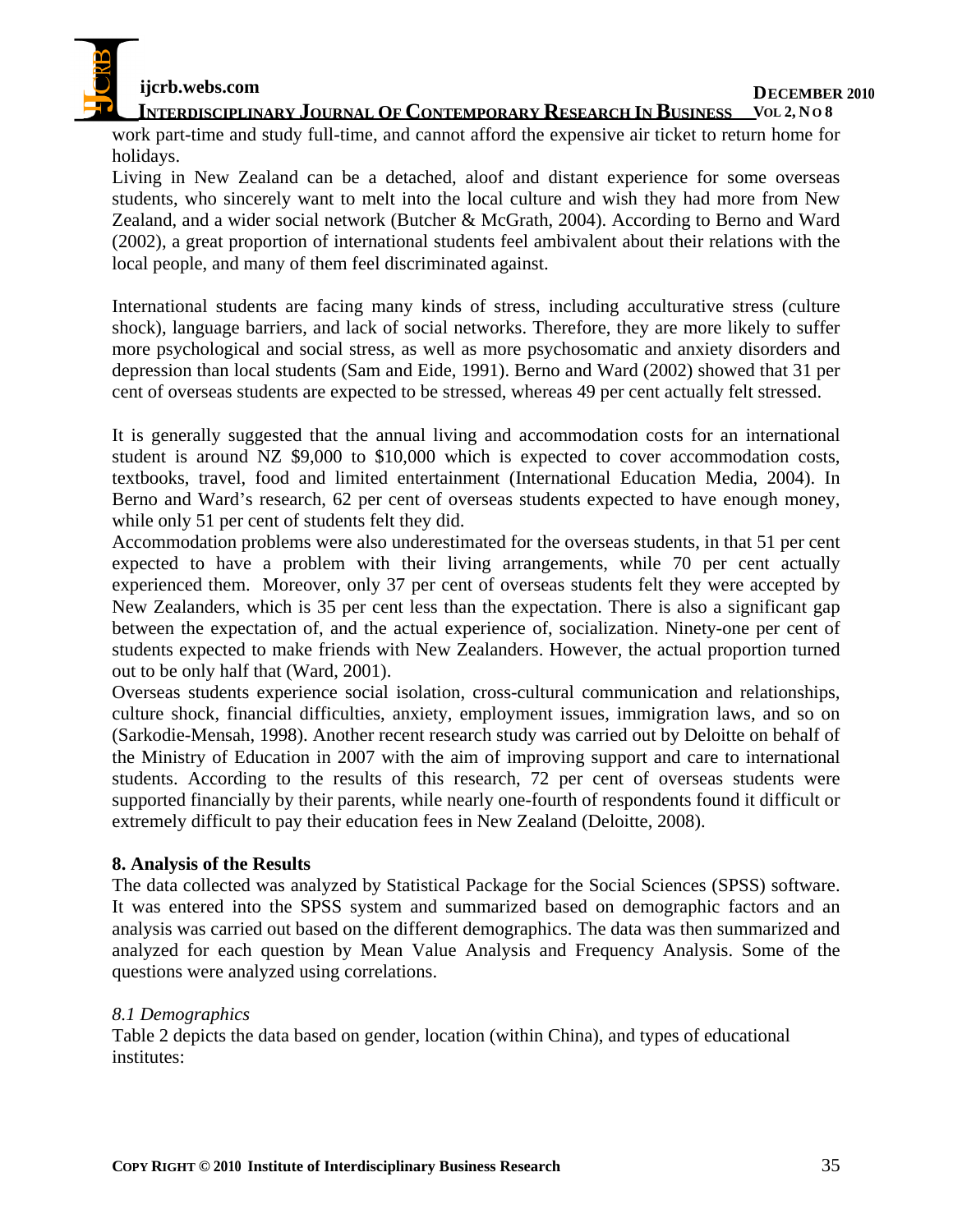| Male 55  |                                  |          | Female 67             |                                         |            |  |
|----------|----------------------------------|----------|-----------------------|-----------------------------------------|------------|--|
| North 21 | Central 16                       | South 18 | North 26              | Central 18                              | South 23   |  |
|          | Others Uni Others Uni Others Uni |          | Others Uni Others Uni |                                         | Others Uni |  |
|          |                                  | 1.12     | - 47                  | $\begin{array}{cc} & A & A \end{array}$ |            |  |

#### **Table 2: Summarized Table Based On Demographic Factors**

The respondents included 67 females (54.9%) and 55 males (45.1%) (Table 3, below). Therefore, there were more female students participating in this survey than males. The students are undertaking different courses in New Zealand, including university degrees, diplomas, language courses, etc.

#### **Table 3: Frequency Analysis based on Gender**

|        | Frequency      | Percen | Cumulative Percent       |
|--------|----------------|--------|--------------------------|
| Male   | $\frac{1}{5}$  | 45.1   | $\overline{\phantom{a}}$ |
|        |                |        | 40. L                    |
| Female | $\frac{1}{67}$ |        |                          |
|        |                | 54.9   | 100.0                    |
| Total  | $\vert$ 122    | 100.0  |                          |

Table 4, below, indicates the results of the different school types containing Chinese students undertaking their courses. Forty-two (34.4%) of the respondents are studying at university. Half of the respondents are attending private tertiary institutes typically studying on NZDB, degree, and MBA programmes. Only 19 (15.6%) of respondents are language school students.

## **Table 4: Frequency Analysis based on School Types**

|                             | Frequency | Percent | Cumulative Percent |
|-----------------------------|-----------|---------|--------------------|
| University                  | 42        | 34.4    | 34.4               |
| Private<br>institutions     | 61        | 50.0    | 84.4               |
| Language<br>school<br>Total | 19        | 15.6    | 100.0              |
|                             | 122       | 100.0   |                    |

This section links to question 2: To compare Chinese students' expectations with their actual experiences of living in New Zealand.

Discrimination can be seen as one of the issues influencing people's life and experience, and this has a negative impact on satisfaction levels. From the data collected, 63.2% of the Chinese respondents agreed that international students often experience discrimination in New Zealand. Only 7.4% of the respondents mildly disagree with the statement. Slightly less than 30% of the respondents kept a neutral view (Table 5 & Figure 2, below).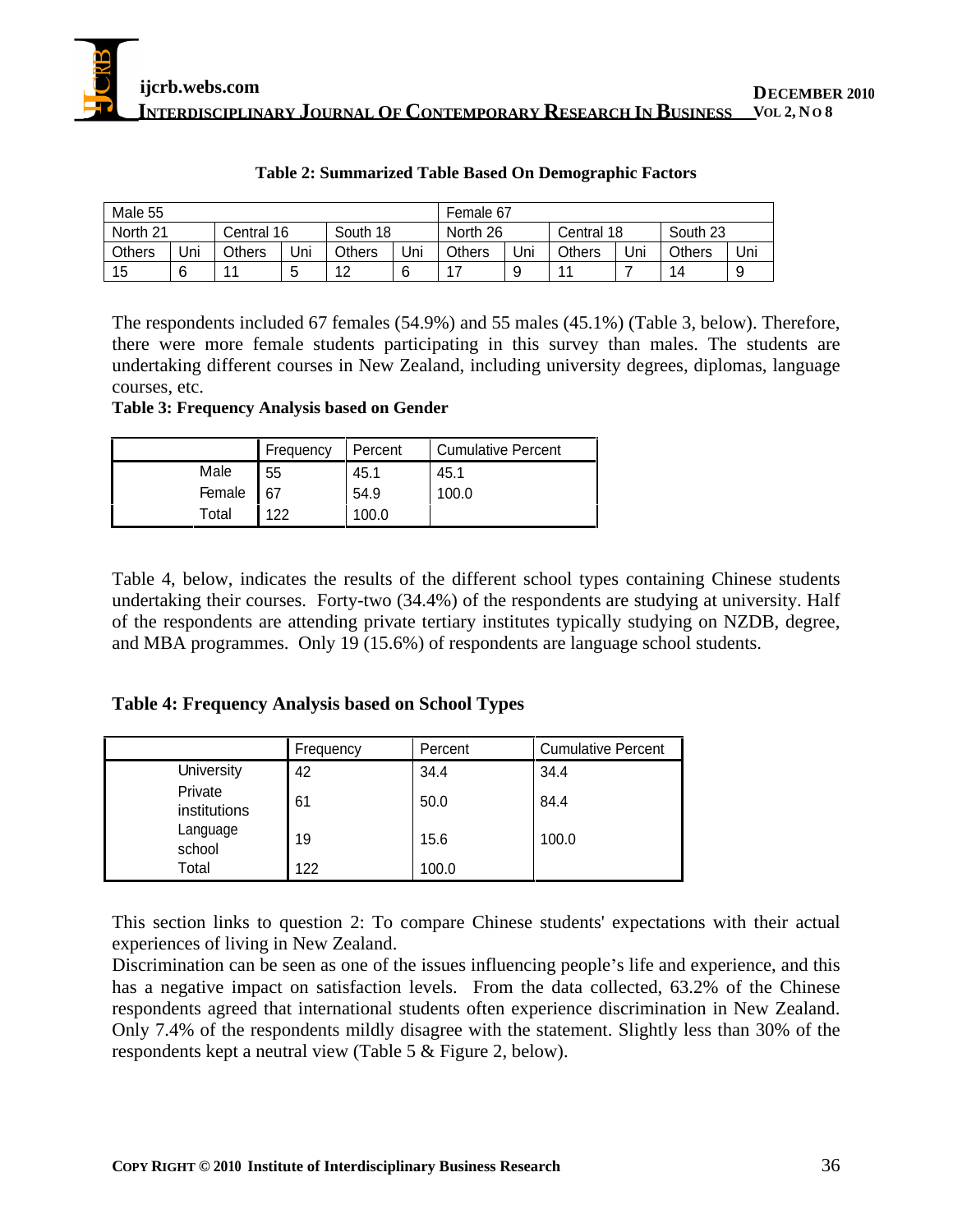|           | Frequency | Percent        | <b>Cumulative Percent</b> |
|-----------|-----------|----------------|---------------------------|
|           |           | $\cdot$ $\tau$ | 17.4                      |
|           | 36        | 29.5           | 36.9                      |
|           | 59        | 48.4           | 85.2                      |
|           | 18        | 14.8           | 100.0                     |
| Total 122 |           | 100.0          |                           |

#### Table 5: Frequency analysis – discrimination experience of International students

 $1 -$  Strongly disagree,  $2 -$  Mildly disagree,  $3 -$  Neutral,  $4 -$  Mildly agree,  $5 -$  Strongly agree.

#### **Figure 2: Experience Discrimination in New Zealand**



#### experience discrimination in New Zealand

#### Table 6: Mean value analysis - satisfaction with their life in New Zealand

Chinese respondents generally disagree that their life is close to their ideal, and they do not agree their life in New Zealand is excellent. However, they generally disagree that they would change almost nothing about their life in New Zealand if they had a second chance (Table 6, above). The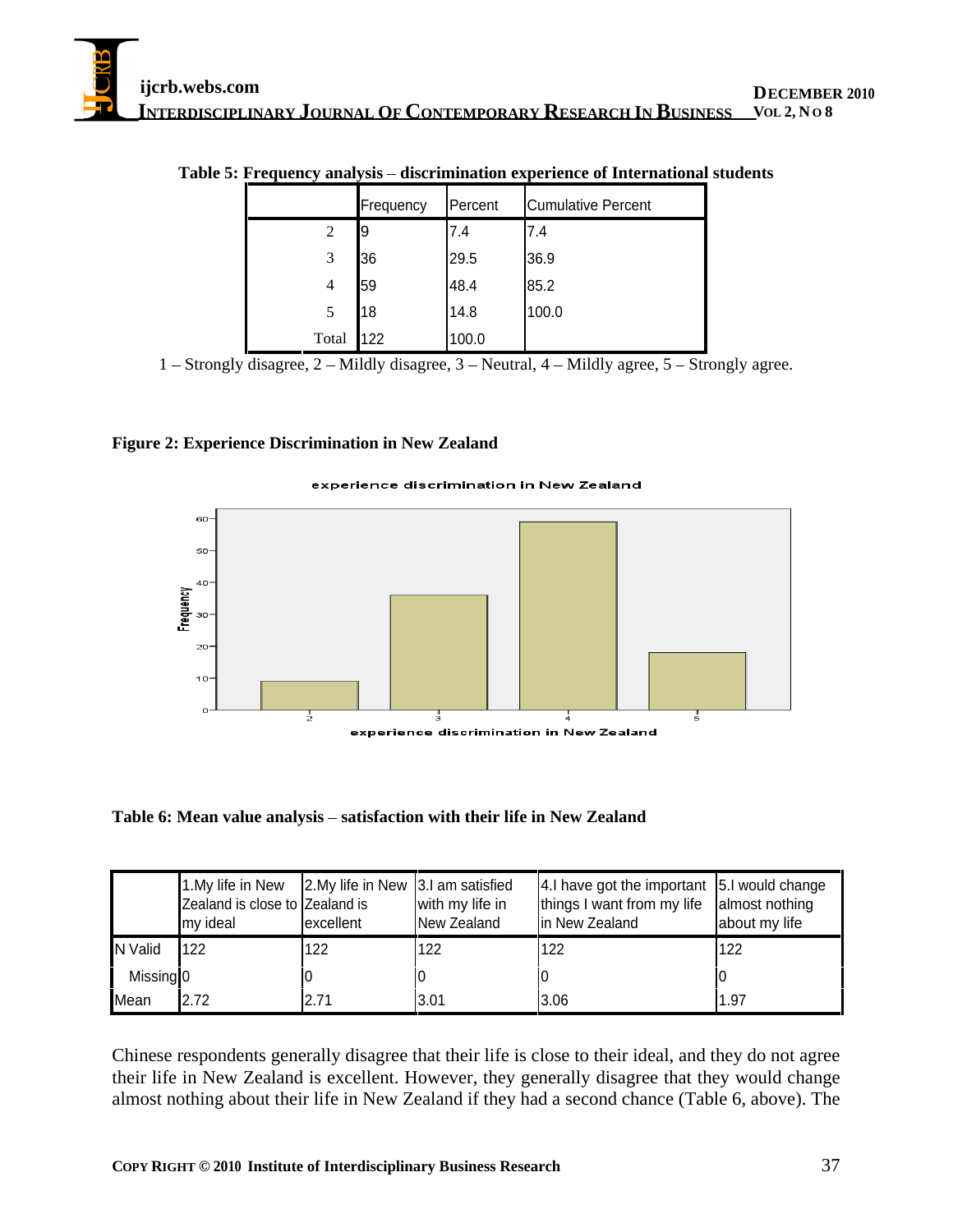

findings show most Chinese international students (respondents) are dissatisfied with their current life in New Zealand.

About 44% of the respondents mildly disagree that their life in New Zealand is close to their ideal. This means almost half of the respondents feel their New Zealand life is under par. About a quarter of the respondents mildly agree that their life in New Zealand is close to their ideal. Thus, the number below expectation is almost twice the number of meeting expectation. Around 30% of the respondents have neutral attitudes towards the statement (Figure 3, below). The research finds that there is no one who strongly agrees that their New Zealand life meets their expectation.

# **Figure 3: My Life in New Zealand is close to my Ideal**



my life in New Zealand is close to my ideal

1 – Strongly disagree, 2 – Mildly disagree, 3 – Neutral, 4 – Mildly agree, 5 – Strongly agree

# **9. Recommendations for Government and Tertiary Providers**

*9.1 New Zealand government to rectify shortcomings in service*

The previous Government budgeted \$40 million on innovative international education initiatives between 2005 and 2008 to support a more strategic approach in international education (Mallard, 2004). They announced initiatives for improving the development and quality of New Zealand's export education industry, paying attention to smaller schools and tertiary institutions. These have capacity, but need more support to participate successfully in the export education market (Ministry of Education, 2008). The Government also emphasises effective business planning and financial viability in all institutions on better pastoral care and future recruitment for younger overseas students, including improving the current code and rules to have a better legal basis (International Division, 2008).

*9.2 Improvement by Tertiary Providers in the following areas needed*

- Accommodation and the set of the set of the set of the set of the set of the set of the set of the set of the set of the set of the set of the set of the set of the set of the set of the set of the set of the set of the se  $\bullet$
- Study and the study of the study of the study of the study of the study of the study of the study of the study
- Social Network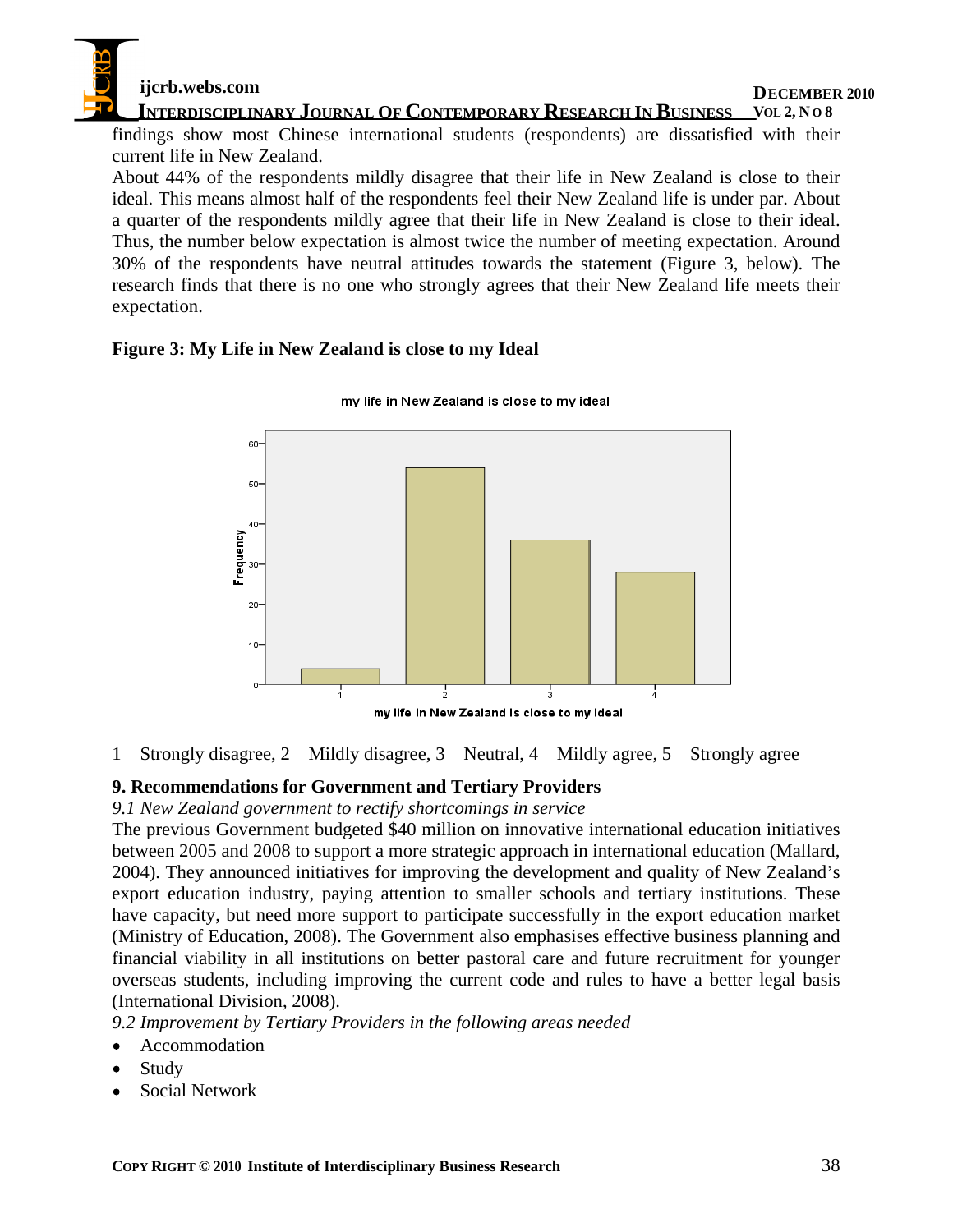

- **Discrimination**
- Service quality of elements in their day-to-day lives  $\bullet$

# **10. Conclusions**

Particular aspects which need to be worked on by the Government and education providers in order to meet the needs, and bridge the expectation gap, of international students were pointed out. This would require cooperation from education institutions and the New Zealand Government to do further research to monitor the satisfaction and changing experiences of international students in New Zealand.

The New Zealand education sector as a whole still needs to work hard to attract more international students. It needs to do more to make the New Zealand education industry internationally competitive. Both the living and study environments of international students are deeply impacted by culture differences. The New Zealand government may therefore wish to establish a special purpose fund for education institutions to help them to develop cultural awareness programmes, to foster increased interaction between international and local students. Living conditions is another important element which may significantly impact the competiveness of the New Zealand export education industry.

In many aspects, New Zealand is a strange environment for Chinese international students. Prior to coming here, they formed their expectations based on what they imagined life would be like, but typically, have a limited awareness of the world as most have never travelled outside of China before. In this sense, expectation gaps are inevitable. However, minimising the expectation gaps would go a significant way to improve New Zealand's chances on a competitive export education market. Therefore, meeting the needs of overseas students must be an important target for education providers and the New Zealand government.

The number of enrolments is expected to climb again in 2010 according to reports, Stuart Boag the Communications Director of Education New Zealand has indicated that new enrolments by Chinese students would increase by 20% in 2010. Chinese students are still the largest source of long-term education fees payers, since Japanese and Korean students are more concentrated in short-term language courses (Gerritsen, 2008).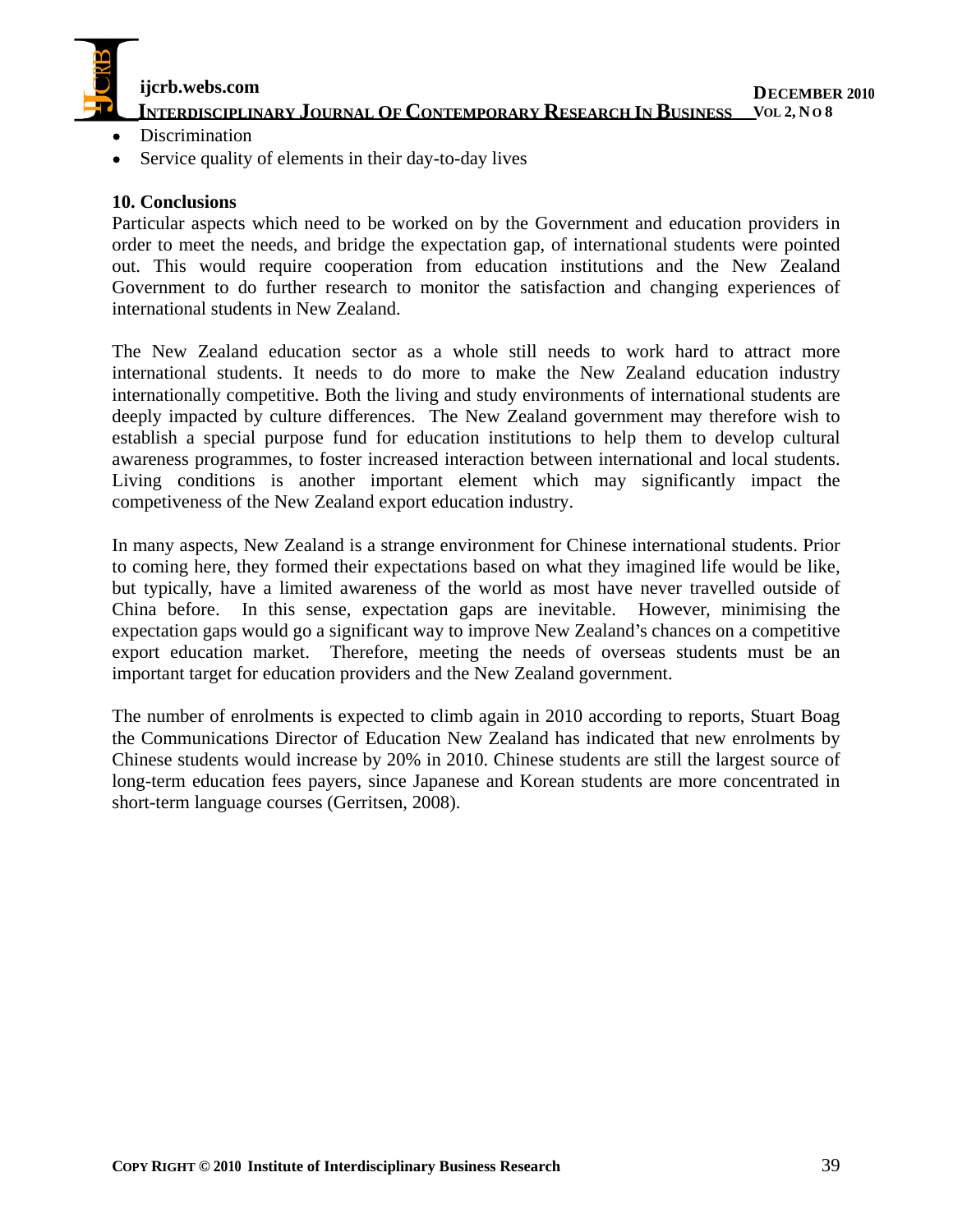## **References**

- Berno, T. and Ward, C. (2002). Cross-cultural and Educational Adaptation of Asian Students in New Zealand. Wellington: *Asia2000 Foundation*. Retrieved on 8 Sep 2009, from: <http://www.asia2000.org.nz/about/programmes/research/various/Ward%20and%20Berno> <%20report.pdf>
- Butcher, A. & McGrath, T., (2004). International Students in New Zealand: Needs and Responses. *International Education Journal Vol 5, No 4, 2004.* Retrieved 20/3/2010 from <http://ehlt.flinders.edu.au/education/iej/articles/v5n4/butcher/paper.pdf>
- Deloitte, (2008). The Experiences of International Students in New Zealand: report on the results of the national survey 2007. Wellington: Ministry of Education. Retrieved on 8 Sep 2008, from: http:/[/www.educationcounts.govt.nz/publications/international/22971](http://www.educationcounts.govt.nz/publications/international/22971)
- Gerritsen, J., (2008). *Chinese student numbers on the rise*. Retrieved on 8 Sep 2008, from: <http://www.universityworldnews.com/article.php?story=20080418094802190>
- IDP Education Australia, (2003). Global Student Mobility 2025 Analysis of Global Competition and Market Share. Retrieved on 2 March 2010, from: [http://www.aiec.idp.com/pdf/bohmweds11\\_p.pdf](http://www.aiec.idp.com/pdf/bohmweds11)
- International Education Media, (2004). *New Zealand Education*. Retrieved on <sup>2</sup> March 2010, from: http://www.internationaleducationmedia.com/newzealand/
- Luk, Sh.T.K. and Layton, R. (2002), "Perception Gaps in customer expectations: Managers versus service providers and customers", The Service Industries Journal , Vol.22, No.2, April, pp. 109-128.
- Mallard T., (2004). New Zealand and international education. Retrieved on 2 March 2010, from: <http://www.beehive.govt.nz/node/21168>
- McKinlay, A., (2002). New Zealand's Education Exports. *Education Forum*. Briefing Papers No. 4.
- Ministry of Education, (2008). *Living and Studying in New Zealand.* . Retrieved on 26 April 2010, from: <http://www.minedu.govt.nz/NZEducation/EducationPolicies/> InternationalEducation/ForInternationalStudentsAndParents/LivingAndStudyingNZ.aspx
- Naidoo V., (2005). Strengthening International Education in New Zealand: Three Recent Initiatives. Retrieved on 2 March 2009, from: [http://www.bc.edu/bc\\_org/avp/soe/cihe/newsletter/Number41/p5\\_Naidoo](http://www.bc.edu/bc_org/avp/soe/cihe/newsletter/Number41/p5_Naidoo).htm
- New Zealand International Division of Ministry if Education [NZID] (2008). *International Student Enrolments in New Zealand 2001-2007*. Retrieved on 8 Sep 2009, from: <http://www.educationcounts.govt.nz/publications/series/15260/28332/24707>
- New Zealand International Division of Ministry if Education [NZID], (2006). "Export Education in New Zealand: A Strategic Approach to Developing the Sector - An Overview". Retrieved on 8 Sep 2008, from: [http://www.educationcounts.govt.nz/publications/international/export\\_education\\_in\\_new\\_z](http://www.educationcounts.govt.nz/publications/international/export_education_in_new_z)
- ealand a strategic approach to developing the sector an overview Parasuraman, A., Zeithml, V.A., & Berry, L.L. (1988). SERVQUAL: a multiple – item scale for
- measuring consumer perceptions of service quality. *Journal of Retailing*, 64, 2-40. Sam D.L. & Eide R. (1991). Survey of mental health of foreign students. *Scandinavian Journal of Psychology,* volume 32, page 22-30.
- Sarkodie-Mensah K., (1998). International Students in the U.S.: Trends, Cultural Adjustments, and Solutions for a Better Experience*. International Library Education*.